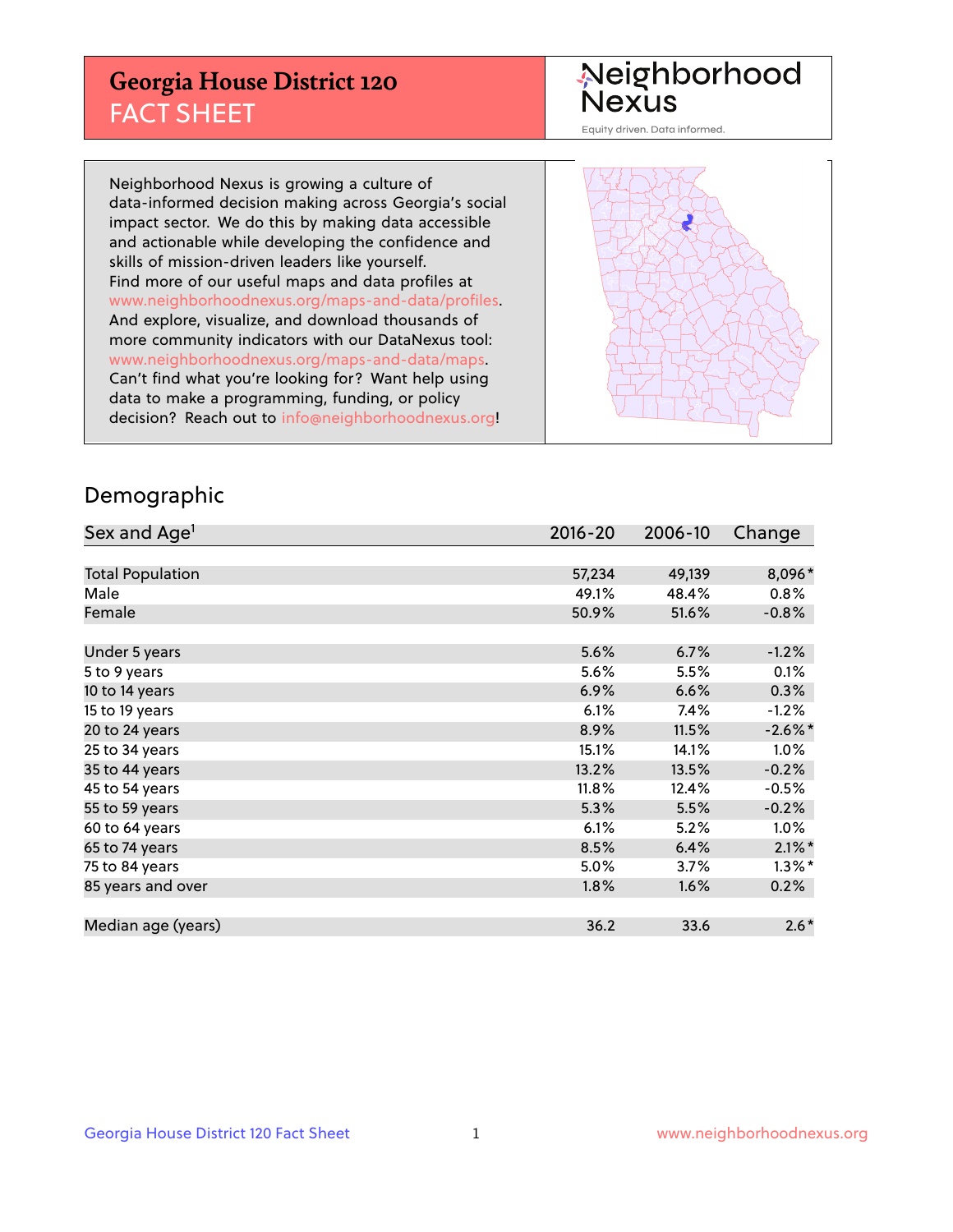## Demographic, continued...

| Race <sup>2</sup>                                            | $2016 - 20$ | 2006-10 | Change     |
|--------------------------------------------------------------|-------------|---------|------------|
| <b>Total population</b>                                      | 57,234      | 49,139  | 8,096*     |
| One race                                                     | 97.1%       | 98.6%   | $-1.5%$ *  |
| White                                                        | 76.6%       | 79.2%   | $-2.6\%$ * |
| <b>Black or African American</b>                             | 15.1%       | 15.1%   | $-0.0%$    |
| American Indian and Alaska Native                            | 0.0%        | 0.1%    | $-0.1%$    |
| Asian                                                        | 3.2%        | 2.9%    | 0.2%       |
| Native Hawaiian and Other Pacific Islander                   | 0.1%        | 0.0%    | 0.1%       |
| Some other race                                              | 2.2%        | 1.3%    | 0.9%       |
| Two or more races                                            | 2.9%        | 1.4%    | $1.5\%$ *  |
| Race alone or in combination with other race(s) <sup>3</sup> | $2016 - 20$ | 2006-10 | Change     |
| Total population                                             | 57,234      | 49,139  | 8,096*     |
| White                                                        | 79.2%       | 80.5%   | $-1.3\%$ * |
| <b>Black or African American</b>                             | 15.8%       | 15.9%   | $-0.1%$    |
| American Indian and Alaska Native                            | 0.3%        | 0.3%    | $-0.0%$    |
| Asian                                                        | 4.1%        | 3.3%    | 0.8%       |
| Native Hawaiian and Other Pacific Islander                   | 0.3%        | 0.0%    | 0.2%       |
| Some other race                                              | 3.3%        | 1.3%    | $1.9\%$ *  |
| Hispanic or Latino and Race <sup>4</sup>                     | $2016 - 20$ | 2006-10 | Change     |
| <b>Total population</b>                                      | 57,234      | 49,139  | 8,096*     |
| Hispanic or Latino (of any race)                             | 8.4%        | 5.9%    | $2.5%$ *   |
| Not Hispanic or Latino                                       | 91.6%       | 94.1%   | $-2.5%$ *  |
| White alone                                                  | 71.3%       | 75.3%   | $-4.1%$ *  |
| Black or African American alone                              | 14.9%       | 14.6%   | 0.4%       |
| American Indian and Alaska Native alone                      | 0.0%        | 0.1%    | $-0.1%$    |
| Asian alone                                                  | 3.2%        | 2.9%    | 0.2%       |
| Native Hawaiian and Other Pacific Islander alone             | 0.1%        | 0.0%    | 0.1%       |
| Some other race alone                                        | 0.2%        | 0.0%    | 0.2%       |
| Two or more races                                            | 1.9%        | 1.2%    | 0.7%       |
| U.S. Citizenship Status <sup>5</sup>                         | $2016 - 20$ | 2006-10 | Change     |
| Foreign-born population                                      | 4,550       | 3,535   | $1,015*$   |
| Naturalized U.S. citizen                                     | 40.3%       | 38.5%   | 1.8%       |
| Not a U.S. citizen                                           | 59.7%       | 61.5%   | $-1.8%$    |
|                                                              |             |         |            |
| Citizen, Voting Age Population <sup>6</sup>                  | $2016 - 20$ | 2006-10 | Change     |
| Citizen, 18 and over population                              | 42,542      | 36,276  | $6,266*$   |
| Male                                                         | 47.9%       | 47.0%   | 0.9%       |
| Female                                                       | 52.1%       | 53.0%   | $-0.9%$    |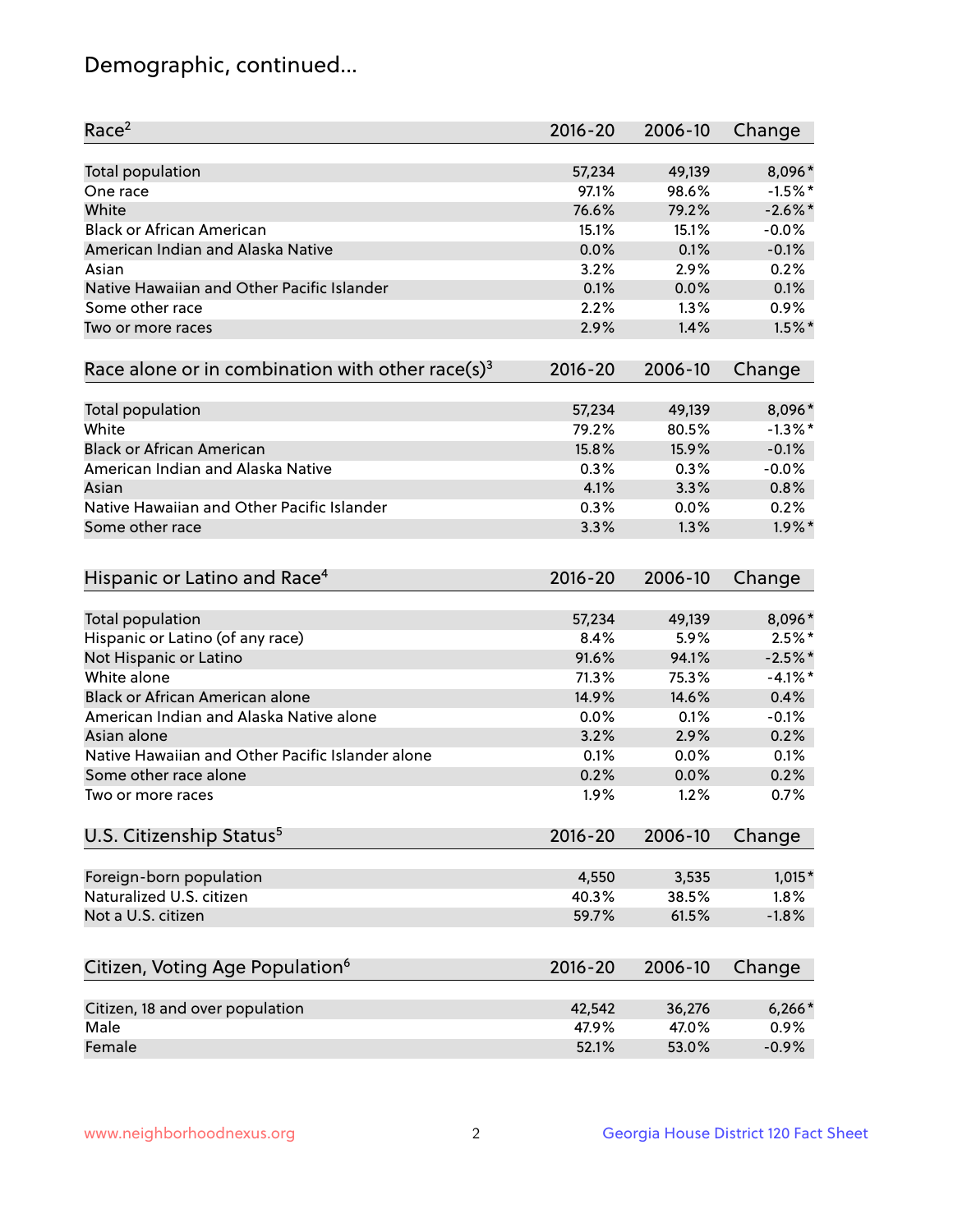#### Economic

| Income <sup>7</sup>                                 | $2016 - 20$ | 2006-10 | Change     |
|-----------------------------------------------------|-------------|---------|------------|
|                                                     |             |         |            |
| All households                                      | 22,822      | 19,202  | $3,620*$   |
| Less than \$10,000                                  | 6.1%        | 9.7%    | $-3.6\%$ * |
| \$10,000 to \$14,999                                | 3.3%        | 6.4%    | $-3.1\%$ * |
| \$15,000 to \$24,999                                | 11.0%       | 10.5%   | 0.4%       |
| \$25,000 to \$34,999                                | 9.7%        | 9.6%    | 0.1%       |
| \$35,000 to \$49,999                                | 12.5%       | 13.8%   | $-1.2%$    |
| \$50,000 to \$74,999                                | 17.9%       | 18.5%   | $-0.7%$    |
| \$75,000 to \$99,999                                | 11.1%       | 11.2%   | $-0.1%$    |
| \$100,000 to \$149,999                              | 15.1%       | 11.0%   | $4.1\%$ *  |
| \$150,000 to \$199,999                              | 6.5%        | 4.0%    | $2.4\%$ *  |
| \$200,000 or more                                   | 6.9%        | 5.2%    | $1.7\%$ *  |
| Median household income (dollars)                   | 59,108      | 49,907  | $9,201*$   |
| Mean household income (dollars)                     | 84,917      | 69,565  | 15,352*    |
| With earnings                                       | 79.3%       | 80.2%   | $-0.8%$    |
| Mean earnings (dollars)                             | 81,852      | 67,976  | 13,877*    |
| <b>With Social Security</b>                         | 28.7%       | 25.6%   | $3.1\%$ *  |
| Mean Social Security income (dollars)               | 20,878      | 15,185  | 5,693*     |
| With retirement income                              | 20.7%       | 17.4%   | $3.3\%$ *  |
| Mean retirement income (dollars)                    | 33,263      | 27,904  | 5,359*     |
| With Supplemental Security Income                   | 3.4%        | 2.3%    | 1.1%       |
| Mean Supplemental Security Income (dollars)         | 6,372       | 7,855   | $-1,484$   |
| With cash public assistance income                  | 1.7%        | 1.0%    | 0.7%       |
| Mean cash public assistance income (dollars)        | 3,249       | 5,359   | $-2,110$   |
| With Food Stamp/SNAP benefits in the past 12 months | 6.6%        | 6.8%    | $-0.2%$    |
|                                                     |             |         |            |
| Families                                            | 14,050      | 11,945  | $2,105*$   |
| Less than \$10,000                                  | 3.0%        | 4.6%    | $-1.6%$    |
| \$10,000 to \$14,999                                | 1.5%        | 3.3%    | $-1.8%$    |
| \$15,000 to \$24,999                                | 8.1%        | 7.8%    | 0.4%       |
| \$25,000 to \$34,999                                | 6.5%        | 7.8%    | $-1.3%$    |
| \$35,000 to \$49,999                                | 10.7%       | 12.7%   | $-2.0%$    |
| \$50,000 to \$74,999                                | 16.7%       | 21.4%   | $-4.7%$ *  |
| \$75,000 to \$99,999                                | 12.4%       | 13.3%   | $-1.0%$    |
| \$100,000 to \$149,999                              | 21.0%       | 15.0%   | $6.0\%$ *  |
| \$150,000 to \$199,999                              | 9.9%        | 6.3%    | $3.6\%$ *  |
| \$200,000 or more                                   | 10.1%       | 7.8%    | 2.4%       |
| Median family income (dollars)                      | 81,878      | 65,780  | 16,098*    |
| Mean family income (dollars)                        | 108,212     | 87,864  | 20,348*    |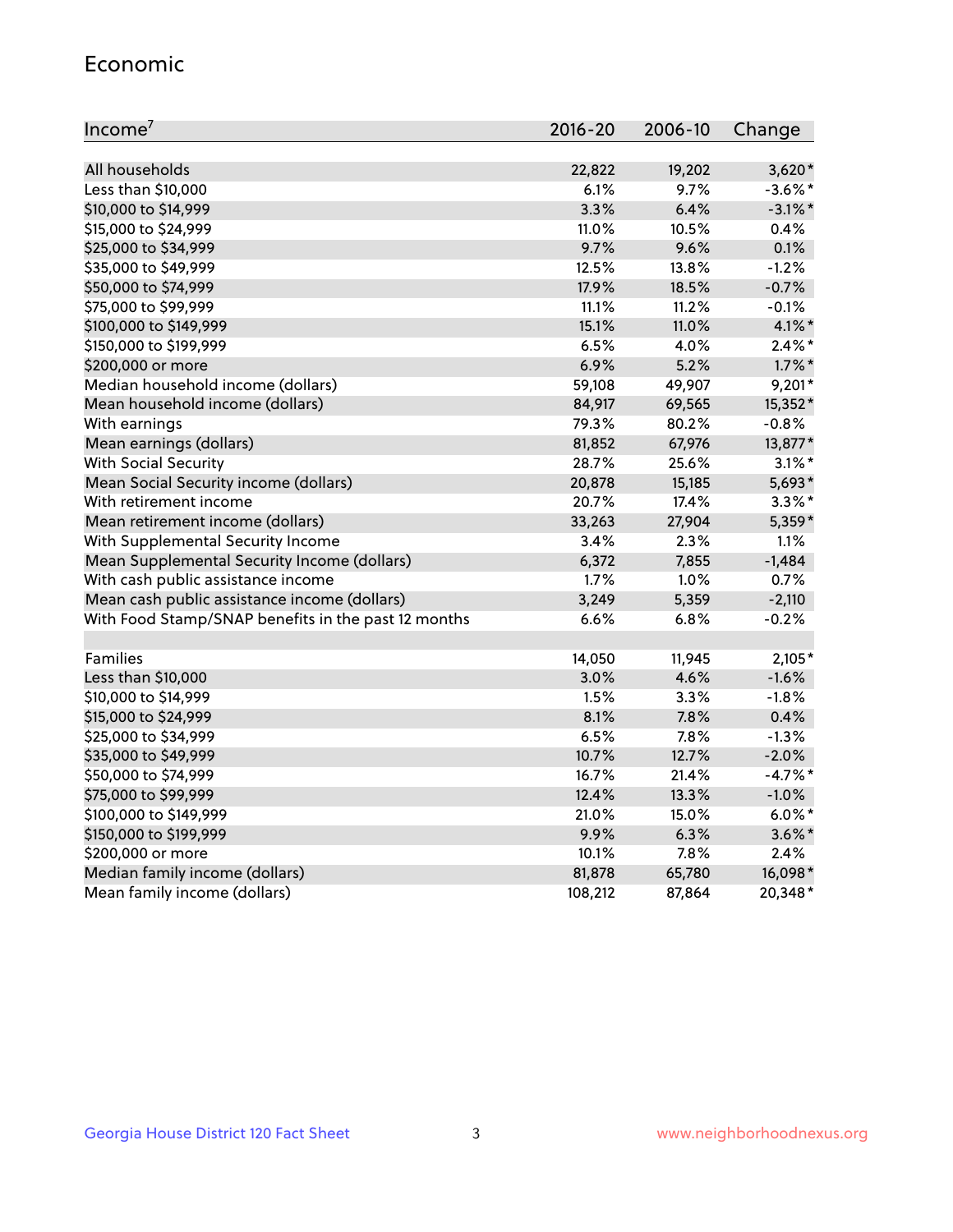## Economic, continued...

| Income, continued <sup>8</sup>                                        | $2016 - 20$ | 2006-10 | Change     |
|-----------------------------------------------------------------------|-------------|---------|------------|
|                                                                       |             |         |            |
| Nonfamily households                                                  | 8,772       | 7,257   | $1,515*$   |
| Median nonfamily income (dollars)                                     | 35,054      | 27,104  | 7,949*     |
| Mean nonfamily income (dollars)                                       | 44,797      | 38,061  | 6,736*     |
| Median earnings for workers (dollars)                                 | 32,828      | 27,572  | $5,256*$   |
| Median earnings for male full-time, year-round workers<br>(dollars)   | 52,335      | 47,848  | 4,487*     |
| Median earnings for female full-time, year-round workers<br>(dollars) | 43,375      | 33,738  | $9,637*$   |
| Per capita income (dollars)                                           | 34,688      | 27,755  | $6,933*$   |
| Families and People Below Poverty Level <sup>9</sup>                  | $2016 - 20$ | 2006-10 | Change     |
|                                                                       |             |         |            |
| <b>All families</b>                                                   | 6.6%        | 10.0%   | $-3.3\%$ * |
| With related children under 18 years                                  | 9.8%        | 16.1%   | $-6.3%$    |
| With related children under 5 years only                              | 12.0%       | 19.0%   | $-7.0%$    |
| Married couple families                                               | 2.8%        | 3.6%    | $-0.8%$    |
| With related children under 18 years                                  | 3.1%        | 4.8%    | $-1.7%$    |
| With related children under 5 years only                              | 0.0%        | 4.5%    | $-4.5%$    |
| Families with female householder, no husband present                  | 23.8%       | 34.3%   | $-10.5%$   |
| With related children under 18 years                                  | 28.1%       | 42.6%   | $-14.5%$   |
| With related children under 5 years only                              | 62.8%       | 57.6%   | 5.2%       |
| All people                                                            | 13.1%       | 18.7%   | $-5.7\%$ * |
| Under 18 years                                                        | 12.4%       | 19.0%   | $-6.6%$    |
| Related children under 18 years                                       | 12.1%       | 18.9%   | $-6.8%$    |
| Related children under 5 years                                        | 13.9%       | 25.1%   | $-11.2%$   |
| Related children 5 to 17 years                                        | 11.5%       | 16.1%   | $-4.7%$    |
| 18 years and over                                                     | 13.3%       | 18.7%   | $-5.4\%$ * |
| 18 to 64 years                                                        | 14.9%       | 20.6%   | $-5.7\%$ * |
| 65 years and over                                                     | 6.5%        | 8.0%    | $-1.5%$    |
| People in families                                                    | 7.0%        | 11.7%   | $-4.7%$    |
| Unrelated individuals 15 years and over                               | 32.3%       | 40.4%   | $-8.2\%$ * |
|                                                                       |             |         |            |
| Non-Hispanic white people                                             | 10.6%       | 15.7%   | $-5.1\%$ * |
| Black or African-American people                                      | 21.7%       | 33.2%   | $-11.5%$   |
| Asian people                                                          | 18.4%       | 31.1%   | $-12.7%$   |
| Hispanic or Latino people                                             | 16.4%       | 19.7%   | $-3.3%$    |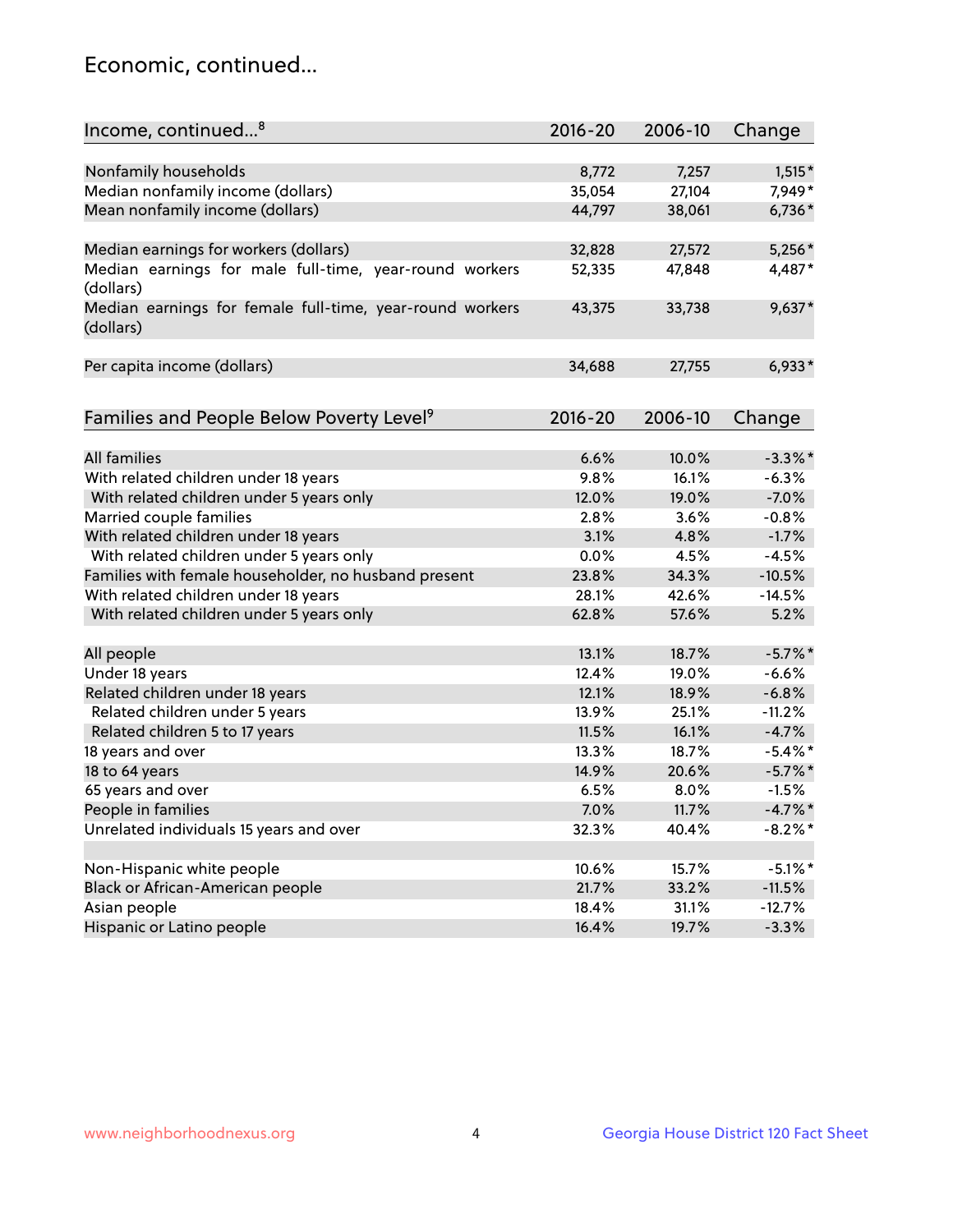## Employment

| Employment Status <sup>10</sup>                                             | $2016 - 20$ | 2006-10 | Change    |
|-----------------------------------------------------------------------------|-------------|---------|-----------|
|                                                                             |             |         |           |
| Population 16 years and over                                                | 46,212      | 39,371  | $6,841*$  |
| In labor force                                                              | 65.4%       | 64.1%   | 1.3%      |
| Civilian labor force                                                        | 65.4%       | 63.7%   | 1.7%      |
| Employed                                                                    | 62.2%       | 60.0%   | 2.2%      |
| Unemployed                                                                  | 3.1%        | 3.6%    | $-0.5%$   |
| <b>Armed Forces</b>                                                         | 0.0%        | 0.4%    | $-0.4%$   |
| Not in labor force                                                          | 34.6%       | 35.9%   | $-1.3%$   |
|                                                                             |             |         |           |
| Civilian labor force                                                        | 30,211      | 25,063  | $5,147*$  |
| <b>Unemployment Rate</b>                                                    | 4.8%        | 5.7%    | $-0.9%$   |
| Females 16 years and over                                                   | 23,760      | 20,635  | $3,125*$  |
| In labor force                                                              | 60.5%       | 57.5%   | 3.0%      |
| Civilian labor force                                                        | 60.5%       | 57.4%   | 3.1%      |
| Employed                                                                    | 57.4%       | 54.1%   | 3.2%      |
|                                                                             |             |         |           |
| Own children of the householder under 6 years                               | 3,511       | 3,773   | $-262$    |
| All parents in family in labor force                                        | 75.9%       | 59.2%   | 16.6%     |
|                                                                             |             |         |           |
| Own children of the householder 6 to 17 years                               | 8,261       | 6,578   | $1,683*$  |
| All parents in family in labor force                                        | 82.0%       | 65.5%   | 16.5%*    |
|                                                                             |             |         |           |
| Industry <sup>11</sup>                                                      | $2016 - 20$ | 2006-10 | Change    |
|                                                                             |             |         |           |
| Civilian employed population 16 years and over                              | 28,756      | 23,629  | $5,126*$  |
| Agriculture, forestry, fishing and hunting, and mining                      | 0.8%        | 1.0%    | $-0.3%$   |
| Construction                                                                | 4.9%        | 6.9%    | $-1.9%$   |
| Manufacturing                                                               | 8.6%        | 9.0%    | $-0.4%$   |
| Wholesale trade                                                             | 3.8%        | 2.8%    | 1.1%      |
| Retail trade                                                                | 13.5%       | 13.8%   | $-0.3%$   |
| Transportation and warehousing, and utilities                               | 3.6%        | 3.4%    | 0.1%      |
| Information                                                                 | 1.3%        | 1.5%    | $-0.2%$   |
| Finance and insurance, and real estate and rental and leasing               | 5.1%        | 4.7%    | 0.4%      |
| Professional, scientific, and management, and administrative                | 10.2%       | 8.0%    | $2.2\%$ * |
| and waste management services                                               |             |         |           |
| Educational services, and health care and social assistance                 | 30.7%       | 31.4%   | $-0.7%$   |
| Arts, entertainment, and recreation, and accommodation and<br>food services | 8.5%        | 9.1%    | $-0.6%$   |
| Other services, except public administration                                | 4.7%        | 4.0%    | 0.7%      |
| Public administration                                                       | 4.3%        | 4.3%    | $-0.1%$   |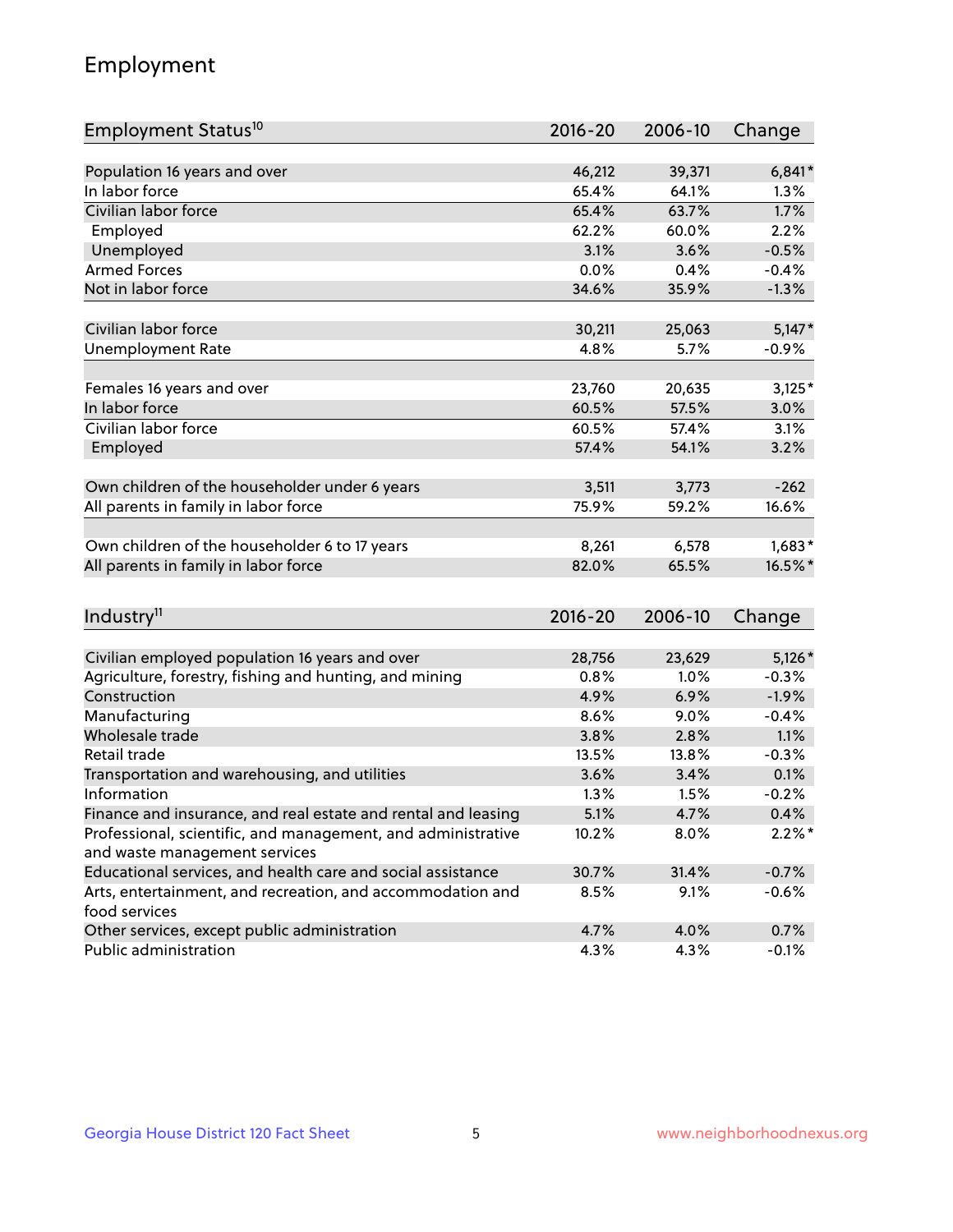## Employment, continued...

| Occupation <sup>12</sup>                                     | $2016 - 20$ | 2006-10 | Change     |
|--------------------------------------------------------------|-------------|---------|------------|
| Civilian employed population 16 years and over               | 28,756      | 23,629  | $5,126*$   |
| Management, business, science, and arts occupations          | 45.3%       | 40.8%   | 4.5%*      |
| Service occupations                                          | 15.3%       | 16.2%   | $-0.9%$    |
| Sales and office occupations                                 | 20.5%       | 23.7%   | $-3.2\%$ * |
| Natural<br>and<br>resources,<br>construction,<br>maintenance | 7.0%        | 8.4%    | $-1.4%$    |
| occupations                                                  |             |         |            |
| Production, transportation, and material moving occupations  | 12.0%       | 10.9%   | 1.1%       |
| Class of Worker <sup>13</sup>                                | $2016 - 20$ | 2006-10 | Change     |
|                                                              |             |         |            |
| Civilian employed population 16 years and over               | 28,756      | 23,629  | $5,126*$   |
| Private wage and salary workers                              | 72.0%       | 69.0%   | 3.0%       |
| Government workers                                           | 22.1%       | 25.1%   | $-3.0%$    |
| Self-employed in own not incorporated business workers       | 5.5%        | 5.8%    | $-0.3%$    |
| Unpaid family workers                                        | 0.4%        | 0.1%    | 0.3%       |
| Job Flows <sup>14</sup>                                      | 2019        | 2010    | Change     |
|                                                              |             |         |            |
| Total Jobs in district                                       | 21,292      | 16,519  | 4,773      |
| Held by residents of district                                | 14.3%       | 14.8%   | $-0.6%$    |
| Held by non-residents of district                            | 85.7%       | 85.2%   | 0.6%       |
| Jobs by Industry Sector <sup>15</sup>                        | 2019        | 2010    | Change     |
|                                                              |             |         |            |
| Total Jobs in district                                       | 21,292      | 16,519  | 4,773      |
| Goods Producing sectors                                      | 11.0%       | 8.0%    | 3.0%       |
| Trade, Transportation, and Utilities sectors                 | 34.0%       | 30.4%   | 3.6%       |
| All Other Services sectors                                   | 55.0%       | 61.6%   | $-6.6%$    |
| Total Jobs in district held by district residents            | 3,038       | 2,452   | 586        |
| <b>Goods Producing sectors</b>                               | 13.7%       | 12.6%   | 1.1%       |
| Trade, Transportation, and Utilities sectors                 | 27.7%       | 22.5%   | 5.2%       |
| All Other Services sectors                                   | 58.6%       | 64.9%   | $-6.3%$    |
|                                                              |             |         |            |
| Jobs by Earnings <sup>16</sup>                               | 2019        | 2010    | Change     |
| Total Jobs in district                                       |             |         |            |
|                                                              | 21,292      | 16,519  | 4,773      |
| Jobs with earnings \$1250/month or less                      | 31.6%       | 37.3%   | $-5.7%$    |
| Jobs with earnings \$1251/month to \$3333/month              | 36.5%       | 38.6%   | $-2.1%$    |
| Jobs with earnings greater than \$3333/month                 | 31.9%       | 24.1%   | 7.8%       |
| Total Jobs in district held by district residents            | 3,038       | 2,452   | 586        |
| Jobs with earnings \$1250/month or less                      | 27.7%       | 34.7%   | $-7.0%$    |
| Jobs with earnings \$1251/month to \$3333/month              | 36.5%       | 38.0%   | $-1.5%$    |
| Jobs with earnings greater than \$3333/month                 | 35.8%       | 27.3%   | 8.5%       |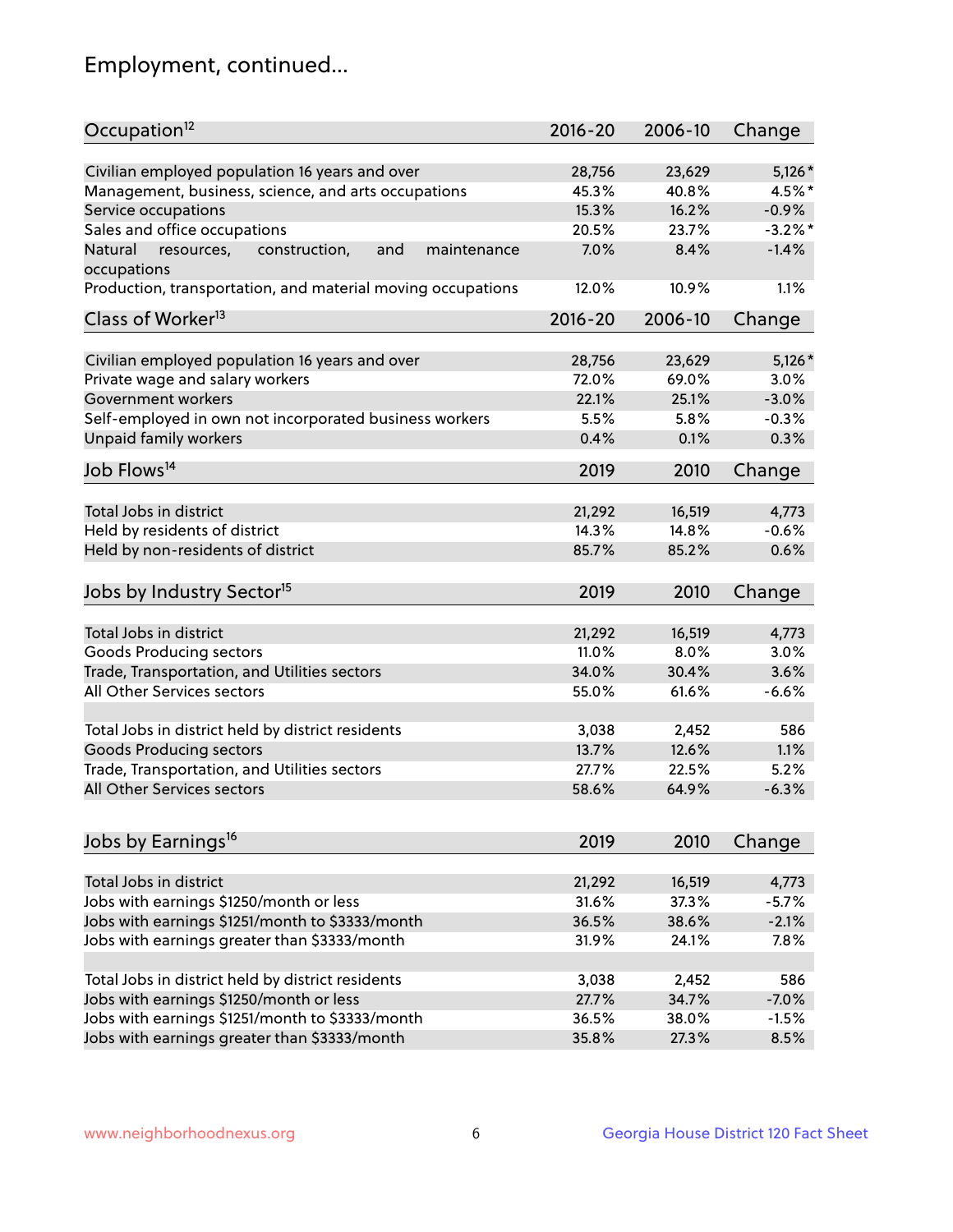## Employment, continued...

| 2019   | 2010   | Change  |
|--------|--------|---------|
|        |        |         |
| 21,292 | 16,519 | 4,773   |
| 31.5%  | 31.2%  | 0.3%    |
| 49.9%  | 53.3%  | $-3.4%$ |
| 18.6%  | 15.5%  | 3.1%    |
|        |        |         |
| 3,038  | 2.452  | 586     |
| 26.3%  | 25.4%  | 1.0%    |
| 50.7%  | 55.2%  | $-4.5%$ |
| 23.0%  | 19.5%  | 3.6%    |
|        |        |         |

#### Education

| School Enrollment <sup>18</sup>                | $2016 - 20$ | 2006-10 | Change    |
|------------------------------------------------|-------------|---------|-----------|
|                                                |             |         |           |
| Population 3 years and over enrolled in school | 16,187      | 15,333  | 854       |
| Nursery school, preschool                      | 4.9%        | 6.2%    | $-1.2%$   |
| Kindergarten                                   | 4.4%        | 3.4%    | 0.9%      |
| Elementary school (grades 1-8)                 | 36.4%       | 31.2%   | $5.1\%$ * |
| High school (grades 9-12)                      | 13.5%       | 14.9%   | $-1.5%$   |
| College or graduate school                     | 40.8%       | 44.2%   | $-3.4%$   |
| Educational Attainment <sup>19</sup>           | $2016 - 20$ | 2006-10 | Change    |
|                                                |             |         |           |
| Population 25 years and over                   | 38,257      | 30,619  | $7,638*$  |
| Less than 9th grade                            | 3.8%        | 5.0%    | $-1.2%$   |
| 9th to 12th grade, no diploma                  | 5.7%        | $9.0\%$ | $-3.2%$   |
| High school graduate (includes equivalency)    | 22.6%       | 24.2%   | $-1.6%$   |
| Some college, no degree                        | 16.8%       | 18.4%   | $-1.6%$   |
| Associate's degree                             | 7.6%        | 4.9%    | $2.7\%$ * |
| Bachelor's degree                              | 22.8%       | 19.6%   | $3.2\%$ * |
| Graduate or professional degree                | 20.7%       | 18.9%   | $1.8\%$   |
|                                                |             |         |           |
| Percent high school graduate or higher         | 90.5%       | 86.1%   | 4.4%*     |
| Percent bachelor's degree or higher            | 43.4%       | 38.5%   | $5.0\%$ * |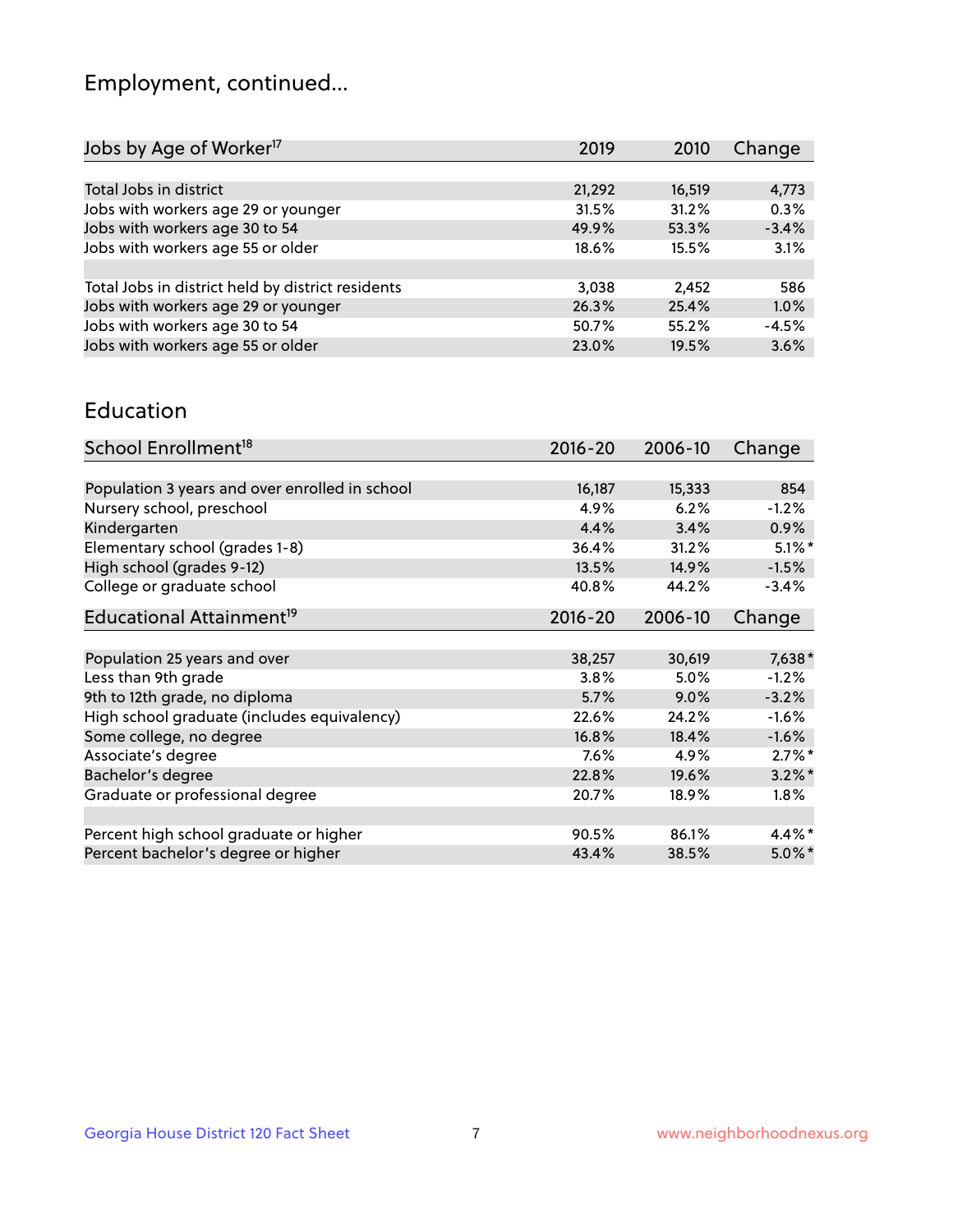## Housing

| Households by Type <sup>20</sup>                     | 2016-20      | 2006-10      | Change               |
|------------------------------------------------------|--------------|--------------|----------------------|
|                                                      |              |              |                      |
| Total households                                     | 22,822       | 19,202       | $3,620*$             |
| Family households (families)                         | 61.6%        | 62.2%        | $-0.6%$              |
| With own children under 18 years                     | 27.2%        | 26.8%        | 0.3%                 |
| Married-couple family                                | 45.8%        | 47.2%        | $-1.4%$              |
| With own children of the householder under 18 years  | 18.5%        | 18.9%        | $-0.4%$              |
| Male householder, no wife present, family            | 5.0%         | 3.5%         | $1.5%$ *             |
| With own children of the householder under 18 years  | 1.9%         | 0.9%         | 1.0%                 |
| Female householder, no husband present, family       | 10.8%        | 11.5%        | $-0.7%$              |
| With own children of the householder under 18 years  | 6.7%         | 7.0%         | $-0.3%$              |
| Nonfamily households                                 | 38.4%        | 37.8%        | 0.6%                 |
| Householder living alone                             | 28.8%        | 28.1%        | 0.7%                 |
| 65 years and over                                    | 10.4%        | 8.6%         | $1.8\%$ *            |
|                                                      |              |              |                      |
| Households with one or more people under 18 years    | 29.8%        | 29.9%        | $-0.1%$              |
| Households with one or more people 65 years and over | 27.5%        | 21.4%        | $6.1\%$              |
|                                                      |              |              |                      |
| Average household size                               | 2.46         | 2.50         | $-0.04$              |
| Average family size                                  | 3.03         | 3.05         | $-0.02$              |
|                                                      |              |              |                      |
| Housing Occupancy <sup>21</sup>                      | $2016 - 20$  | 2006-10      | Change               |
|                                                      |              |              |                      |
| Total housing units                                  | 24,207       | 22,267       | $1,940*$             |
| Occupied housing units                               | 94.3%        | 86.2%        | $8.0\%$ *            |
| Vacant housing units                                 | 5.7%         | 13.8%        | $-8.0\%$ *           |
|                                                      |              |              |                      |
| Homeowner vacancy rate                               | 1.8          | 4.5          | $-2.7$               |
| Rental vacancy rate                                  | 2.8          | 14.2         | $-11.4*$             |
|                                                      |              |              |                      |
|                                                      |              |              |                      |
| Units in Structure <sup>22</sup>                     | 2016-20      | 2006-10      | Change               |
| Total housing units                                  | 24,207       | 22,267       | $1,940*$             |
| 1-unit, detached                                     | 62.0%        | 59.4%        | 2.6%                 |
| 1-unit, attached                                     |              |              |                      |
|                                                      | 4.9%<br>2.6% | 2.5%<br>4.3% | $2.4\%$ *<br>$-1.7%$ |
| 2 units                                              |              |              |                      |
| 3 or 4 units                                         | 3.3%         | 5.1%         | $-1.8\%$ *           |
| 5 to 9 units                                         | 5.7%         | 6.0%         | $-0.3%$              |
| 10 to 19 units                                       | 7.3%         | 6.4%         | 0.8%                 |
| 20 or more units                                     | 6.9%         | 7.2%         | $-0.3%$              |
| Mobile home                                          | 7.2%         | 9.2%         | $-2.0%$              |
| Boat, RV, van, etc.                                  | 0.2%         | $0.0\%$      | 0.2%                 |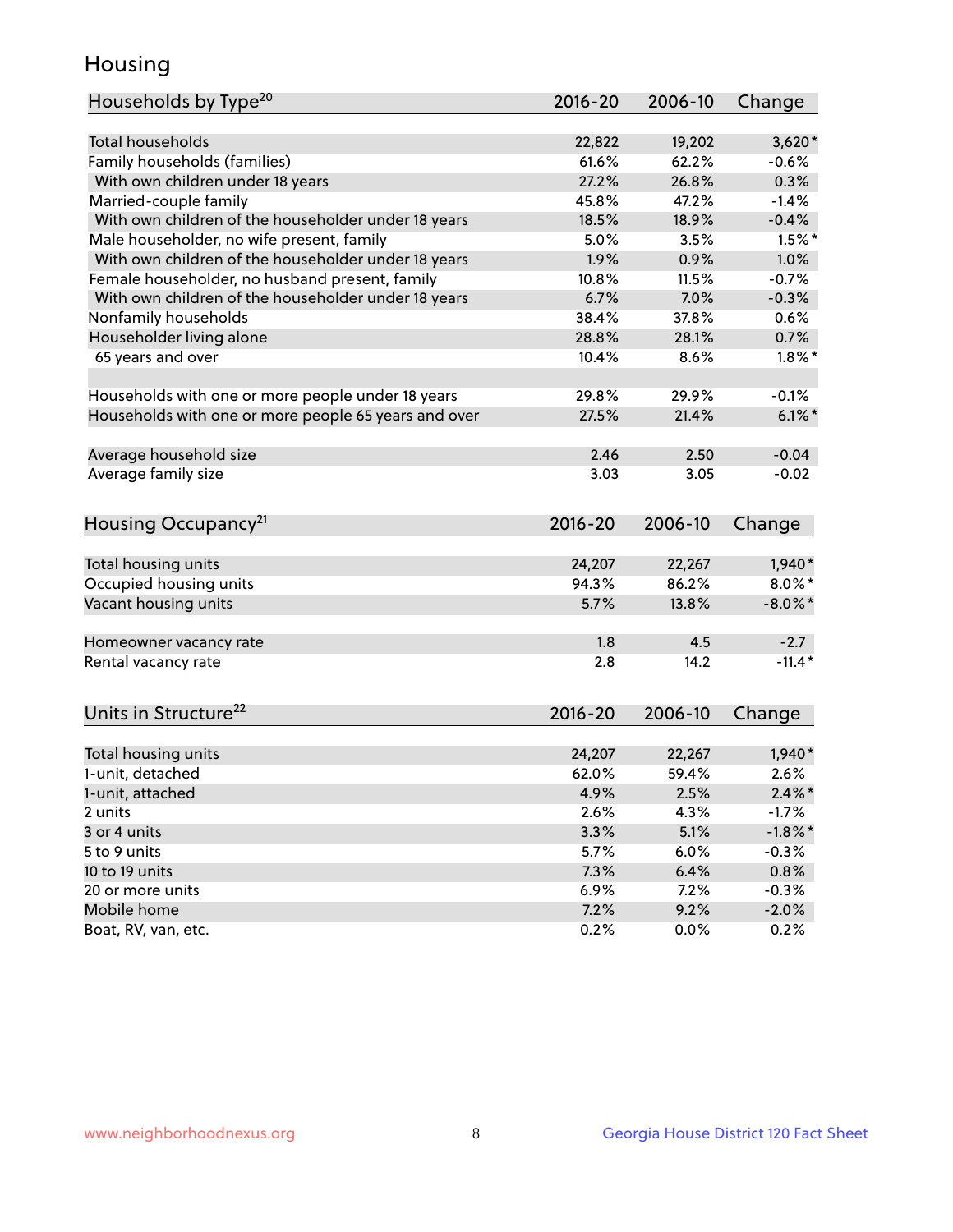## Housing, Continued...

| Year Structure Built <sup>23</sup>             | 2016-20     | 2006-10 | Change     |
|------------------------------------------------|-------------|---------|------------|
| Total housing units                            | 24,207      | 22,267  | $1,940*$   |
| Built 2014 or later                            | 4.0%        | (X)     | (X)        |
| Built 2010 to 2013                             | 3.2%        | (X)     | (X)        |
| Built 2000 to 2009                             | 21.5%       | 21.5%   | $-0.0%$    |
| Built 1990 to 1999                             | 21.1%       | 20.3%   | 0.8%       |
| Built 1980 to 1989                             | 18.2%       | 17.6%   | 0.6%       |
| Built 1970 to 1979                             | 11.2%       | 16.1%   | $-4.9%$ *  |
| Built 1960 to 1969                             | 10.5%       | 10.8%   | $-0.3%$    |
| Built 1950 to 1959                             | 5.3%        | 5.4%    | $-0.0%$    |
| Built 1940 to 1949                             | 1.0%        | 3.0%    | $-2.0\%$ * |
| Built 1939 or earlier                          | 4.0%        | 5.2%    | $-1.3%$    |
| Housing Tenure <sup>24</sup>                   | $2016 - 20$ | 2006-10 | Change     |
| Occupied housing units                         | 22,822      | 19,202  | $3,620*$   |
| Owner-occupied                                 | 59.5%       | 62.6%   | $-3.0\%$ * |
| Renter-occupied                                | 40.5%       | 37.4%   | 3.0%       |
| Average household size of owner-occupied unit  | 2.62        | 2.55    | $0.08*$    |
| Average household size of renter-occupied unit | 2.21        | 2.42    | $-0.21*$   |
| Residence 1 Year Ago <sup>25</sup>             | $2016 - 20$ | 2006-10 | Change     |
| Population 1 year and over                     | 56,577      | 48,492  | 8,085*     |
| Same house                                     | 83.3%       | 80.6%   | $2.7\%$ *  |
| Different house in the U.S.                    | 16.3%       | 19.1%   | $-2.8%$    |
| Same county                                    | 6.4%        | 10.0%   | $-3.6\%$ * |
| Different county                               | 9.9%        | 9.1%    | 0.8%       |
| Same state                                     | 6.0%        | 6.5%    | $-0.5%$    |
| Different state                                | 4.0%        | 2.6%    | $1.3\%$ *  |
| Abroad                                         | 0.3%        | 0.3%    | 0.0%       |
| Value of Housing Unit <sup>26</sup>            | $2016 - 20$ | 2006-10 | Change     |
| Owner-occupied units                           | 13,582      | 12,012  | $1,570*$   |
| Less than \$50,000                             | 3.4%        | 5.5%    | $-2.1%$    |
| \$50,000 to \$99,999                           | 9.5%        | 11.4%   | $-1.9%$    |
| \$100,000 to \$149,999                         | 12.7%       | 16.7%   | $-4.0%$    |
| \$150,000 to \$199,999                         | 13.6%       | 21.3%   | $-7.8\%$ * |
| \$200,000 to \$299,999                         | 29.4%       | 23.0%   | $6.5%$ *   |
| \$300,000 to \$499,999                         | 20.8%       | 16.6%   | $4.2\%$ *  |
| \$500,000 to \$999,999                         | 9.4%        | 4.4%    | 5.0%       |
| \$1,000,000 or more                            | 1.2%        | 1.1%    | 0.1%       |
| Median (dollars)                               | 230,438     | 186,758 | 43,680*    |
| Mortgage Status <sup>27</sup>                  | $2016 - 20$ | 2006-10 | Change     |
| Owner-occupied units                           | 13,582      | 12,012  | $1,570*$   |
| Housing units with a mortgage                  | 61.9%       | 69.3%   | $-7.5%$ *  |
| Housing units without a mortgage               | 38.1%       | 30.7%   | $7.5\%$ *  |
|                                                |             |         |            |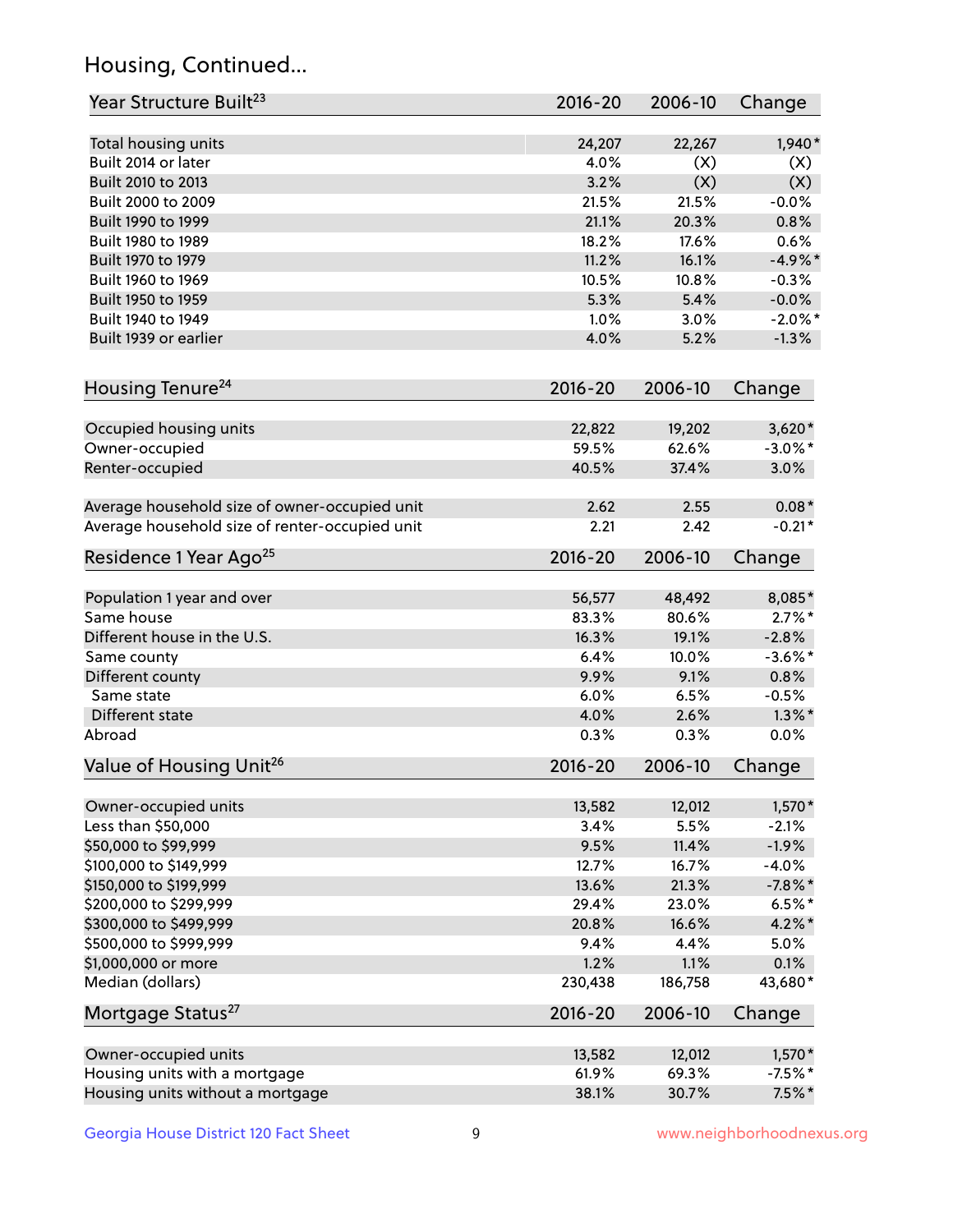## Housing, Continued...

| Selected Monthly Owner Costs <sup>28</sup>                                            | 2016-20 | 2006-10           | Change     |
|---------------------------------------------------------------------------------------|---------|-------------------|------------|
| Housing units with a mortgage                                                         | 8,401   | 8,325             | 76         |
| Less than \$300                                                                       | 0.1%    | 0.3%              | $-0.1%$    |
| \$300 to \$499                                                                        | 0.6%    | 0.7%              | $-0.1%$    |
| \$500 to \$999                                                                        | 16.5%   | 20.7%             | $-4.2%$    |
| \$1,000 to \$1,499                                                                    | 33.8%   | 34.5%             | $-0.7%$    |
| \$1,500 to \$1,999                                                                    | 25.0%   | 21.4%             | 3.5%       |
| \$2,000 to \$2,999                                                                    | 16.9%   | 16.7%             | 0.2%       |
| \$3,000 or more                                                                       | 7.0%    | 5.8%              | 1.2%       |
| Median (dollars)                                                                      | 1,484   | 1,409             | $75*$      |
| Housing units without a mortgage                                                      | 5,181   | 3,687             | $1,494*$   |
| Less than \$150                                                                       | 1.5%    | 3.9%              | $-2.4%$    |
| \$150 to \$249                                                                        | 7.6%    | 15.7%             | $-8.1%$    |
| \$250 to \$349                                                                        | 16.8%   | 19.2%             | $-2.4%$    |
| \$350 to \$499                                                                        | 23.2%   | 28.2%             | $-5.0\%$   |
| \$500 to \$699                                                                        | 31.3%   | 18.8%             | 12.5%*     |
| \$700 or more                                                                         | 19.6%   | 14.1%             | 5.5%       |
| Median (dollars)                                                                      | 505     | 395               | $110*$     |
| Household Income <sup>29</sup>                                                        |         |                   |            |
| Housing units with a mortgage (excluding units where<br>SMOCAPI cannot be computed)   | 8,400   | 8,313             | 87         |
| Less than 20.0 percent                                                                | 50.8%   | 39.5%             | $11.4\%$ * |
| 20.0 to 24.9 percent                                                                  | 15.0%   | 17.7%             | $-2.7%$    |
| 25.0 to 29.9 percent                                                                  | 8.8%    | 12.6%             | $-3.8\%$ * |
| 30.0 to 34.9 percent                                                                  | 6.0%    | 8.2%              | $-2.2%$    |
| 35.0 percent or more                                                                  | 19.3%   | 22.0%             | $-2.7%$    |
| Not computed                                                                          | 1       | $12 \overline{ }$ | $-11$      |
| Housing unit without a mortgage (excluding units where<br>SMOCAPI cannot be computed) | 5,156   | 3,675             | $1,481*$   |
| Less than 10.0 percent                                                                | 52.5%   | 48.4%             | 4.1%       |
| 10.0 to 14.9 percent                                                                  | 16.6%   | 22.5%             | $-5.9%$    |
| 15.0 to 19.9 percent                                                                  | 8.7%    | 10.9%             | $-2.2%$    |
| 20.0 to 24.9 percent                                                                  | 7.5%    | 5.4%              | 2.1%       |
| 25.0 to 29.9 percent                                                                  | 4.8%    | 1.7%              | 3.1%       |
| 30.0 to 34.9 percent                                                                  | 3.8%    | 3.1%              | 0.7%       |
| 35.0 percent or more                                                                  | 6.1%    | 7.9%              | $-1.8%$    |
| Not computed                                                                          | 24      | 12                | 13         |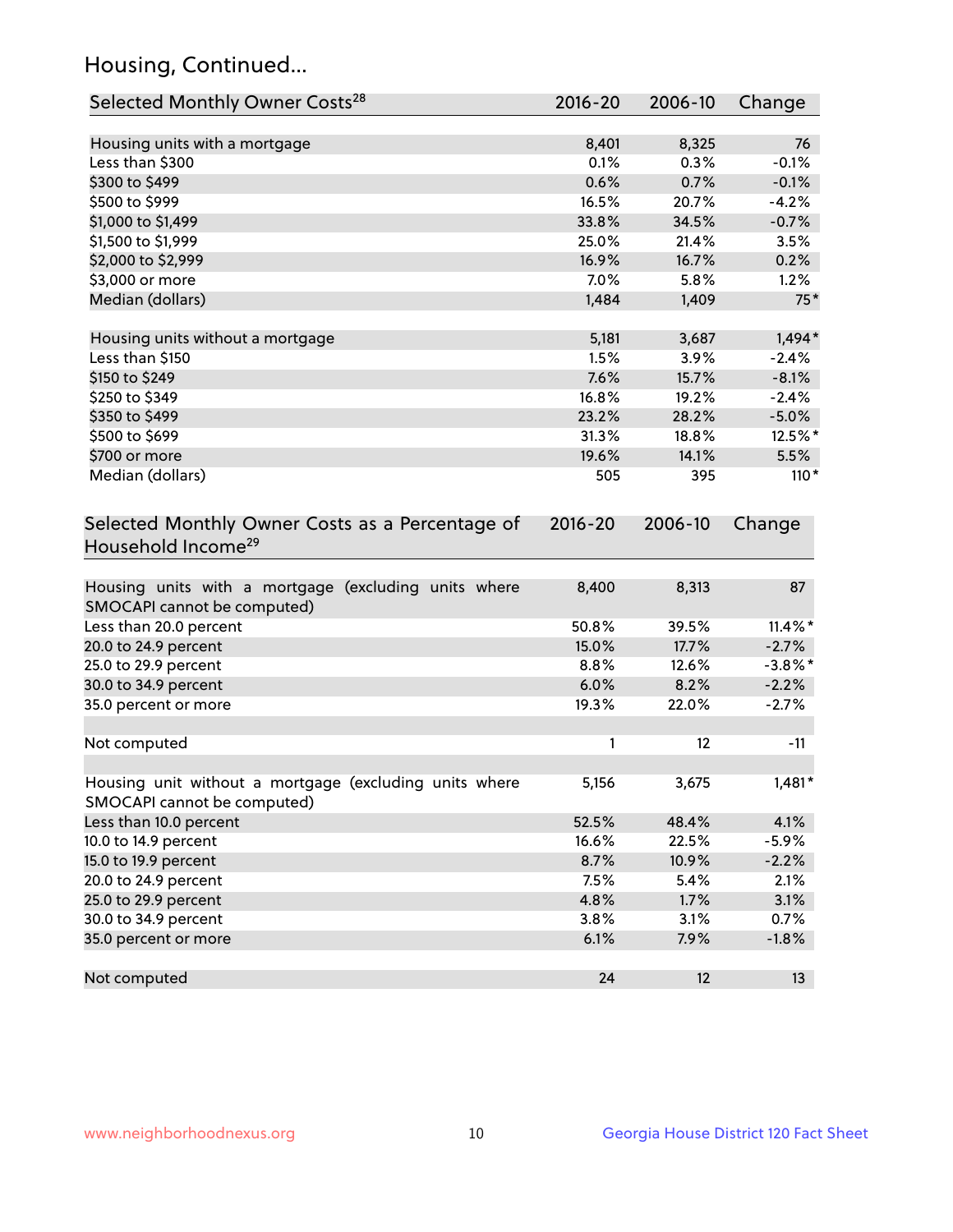## Housing, Continued...

| Gross Rent <sup>30</sup>                                     | 2016-20     | 2006-10 | Change     |
|--------------------------------------------------------------|-------------|---------|------------|
|                                                              |             |         |            |
| Occupied units paying rent                                   | 8,749       | 6,754   | 1,995*     |
| Less than \$200                                              | 0.4%        | 2.4%    | $-2.0%$    |
| \$200 to \$499                                               | 4.0%        | 7.8%    | $-3.9%$    |
| \$500 to \$749                                               | 22.5%       | 36.2%   | $-13.7%$ * |
| \$750 to \$999                                               | 28.8%       | 31.8%   | $-2.9%$    |
| \$1,000 to \$1,499                                           | 32.8%       | 16.1%   | $16.7\%$ * |
| \$1,500 to \$1,999                                           | 9.5%        | 4.4%    | 5.0%       |
| \$2,000 or more                                              | 2.1%        | $1.3\%$ | $0.8\%$    |
| Median (dollars)                                             | 952         | 835     | $118*$     |
|                                                              |             |         |            |
| No rent paid                                                 | 491         | 436     | 55         |
|                                                              |             |         |            |
| Gross Rent as a Percentage of Household Income <sup>31</sup> | $2016 - 20$ | 2006-10 | Change     |
|                                                              |             |         |            |
| Occupied units paying rent (excluding units where GRAPI      | 8,304       | 6,471   | $1,833*$   |

| cannot be computed)    |       |          |         |
|------------------------|-------|----------|---------|
| Less than 15.0 percent | 14.1% | $11.4\%$ | 2.7%    |
| 15.0 to 19.9 percent   | 15.7% | 12.1%    | 3.6%    |
| 20.0 to 24.9 percent   | 10.7% | 14.3%    | $-3.6%$ |
| 25.0 to 29.9 percent   | 9.1%  | $9.0\%$  | 0.1%    |
| 30.0 to 34.9 percent   | 7.1%  | $7.6\%$  | $-0.5%$ |
| 35.0 percent or more   | 43.3% | 45.6%    | $-2.4%$ |
|                        |       |          |         |
| Not computed           | 936   | 719      | 217     |

## Transportation

| Commuting to Work <sup>32</sup>           | 2016-20 | 2006-10 | Change     |
|-------------------------------------------|---------|---------|------------|
|                                           |         |         |            |
| Workers 16 years and over                 | 28,186  | 23,305  | 4,881*     |
| Car, truck, or van - drove alone          | 77.6%   | 78.0%   | $-0.4%$    |
| Car, truck, or van - carpooled            | 8.7%    | 11.8%   | $-3.1\%$ * |
| Public transportation (excluding taxicab) | $1.3\%$ | 1.9%    | $-0.6%$    |
| Walked                                    | 1.4%    | 1.9%    | $-0.5%$    |
| Other means                               | 2.4%    | $1.8\%$ | 0.6%       |
| Worked at home                            | 8.6%    | 4.7%    | $3.9\%$ *  |
|                                           |         |         |            |
| Mean travel time to work (minutes)        | 22.7    | 22.0    | 0.7        |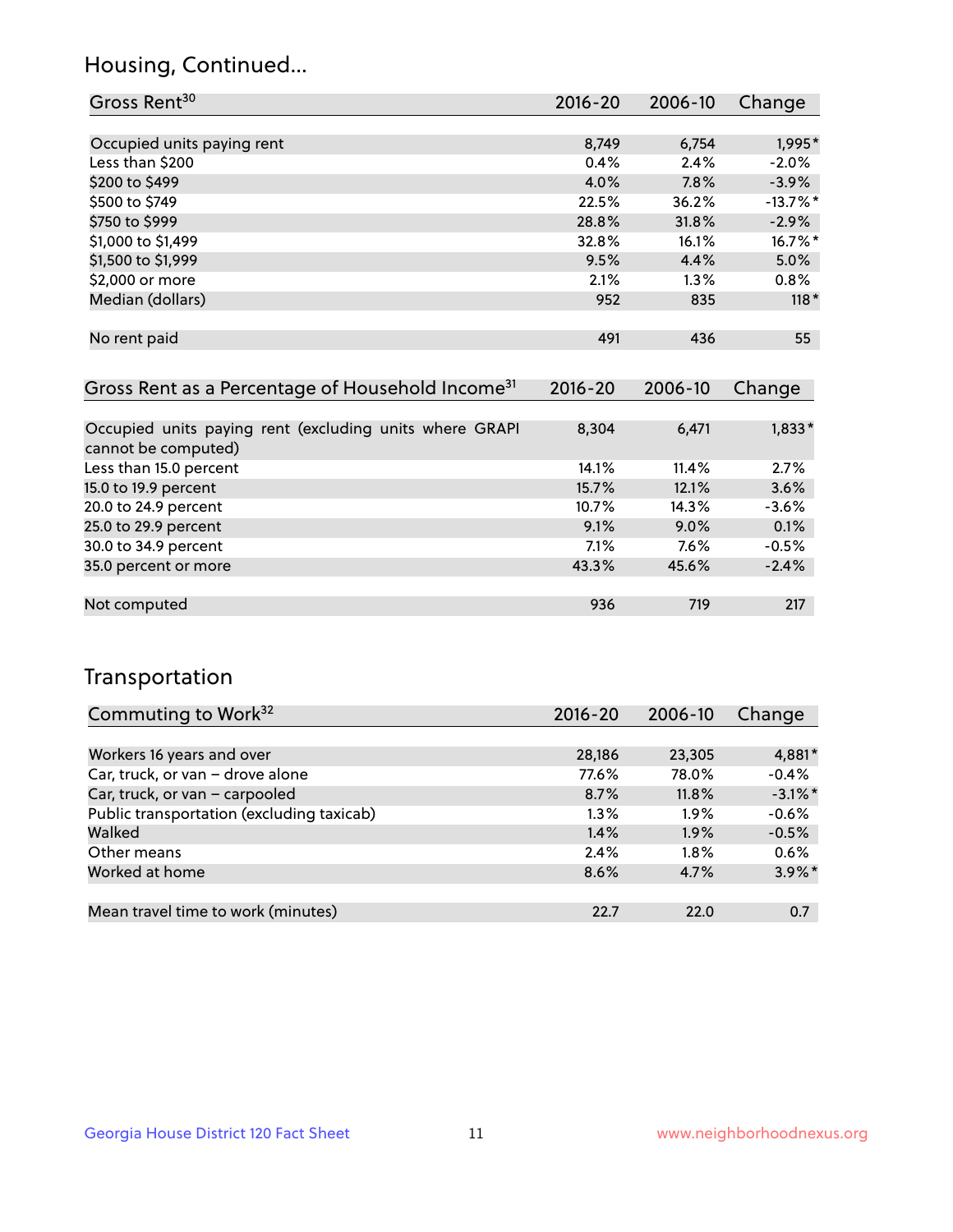## Transportation, Continued...

| Vehicles Available <sup>33</sup> | 2016-20 | 2006-10 | Change   |
|----------------------------------|---------|---------|----------|
|                                  |         |         |          |
| Occupied housing units           | 22,822  | 19,202  | $3,620*$ |
| No vehicles available            | 6.3%    | 4.7%    | 1.6%     |
| 1 vehicle available              | 30.8%   | 33.2%   | $-2.4%$  |
| 2 vehicles available             | 40.5%   | 39.1%   | 1.4%     |
| 3 or more vehicles available     | 22.4%   | 23.0%   | $-0.6%$  |

#### Health

| Health Insurance coverage <sup>34</sup>                 | 2016-20 |
|---------------------------------------------------------|---------|
|                                                         |         |
| Civilian Noninstitutionalized Population                | 57,005  |
| With health insurance coverage                          | 87.8%   |
| With private health insurance coverage                  | 71.7%   |
| With public health coverage                             | 28.0%   |
| No health insurance coverage                            | 12.2%   |
| Civilian Noninstitutionalized Population Under 19 years | 12,945  |
| No health insurance coverage                            | 7.1%    |
| Civilian Noninstitutionalized Population 19 to 64 years | 35,509  |
| In labor force:                                         | 28,254  |
| Employed:                                               | 26,896  |
| With health insurance coverage                          | 85.1%   |
| With private health insurance coverage                  | 82.4%   |
| With public coverage                                    | 5.9%    |
| No health insurance coverage                            | 14.9%   |
| Unemployed:                                             | 1,359   |
| With health insurance coverage                          | 61.7%   |
| With private health insurance coverage                  | 44.0%   |
| With public coverage                                    | 18.8%   |
| No health insurance coverage                            | 38.3%   |
| Not in labor force:                                     | 7,255   |
| With health insurance coverage                          | 79.6%   |
| With private health insurance coverage                  | 64.1%   |
| With public coverage                                    | 20.1%   |
| No health insurance coverage                            | 20.4%   |